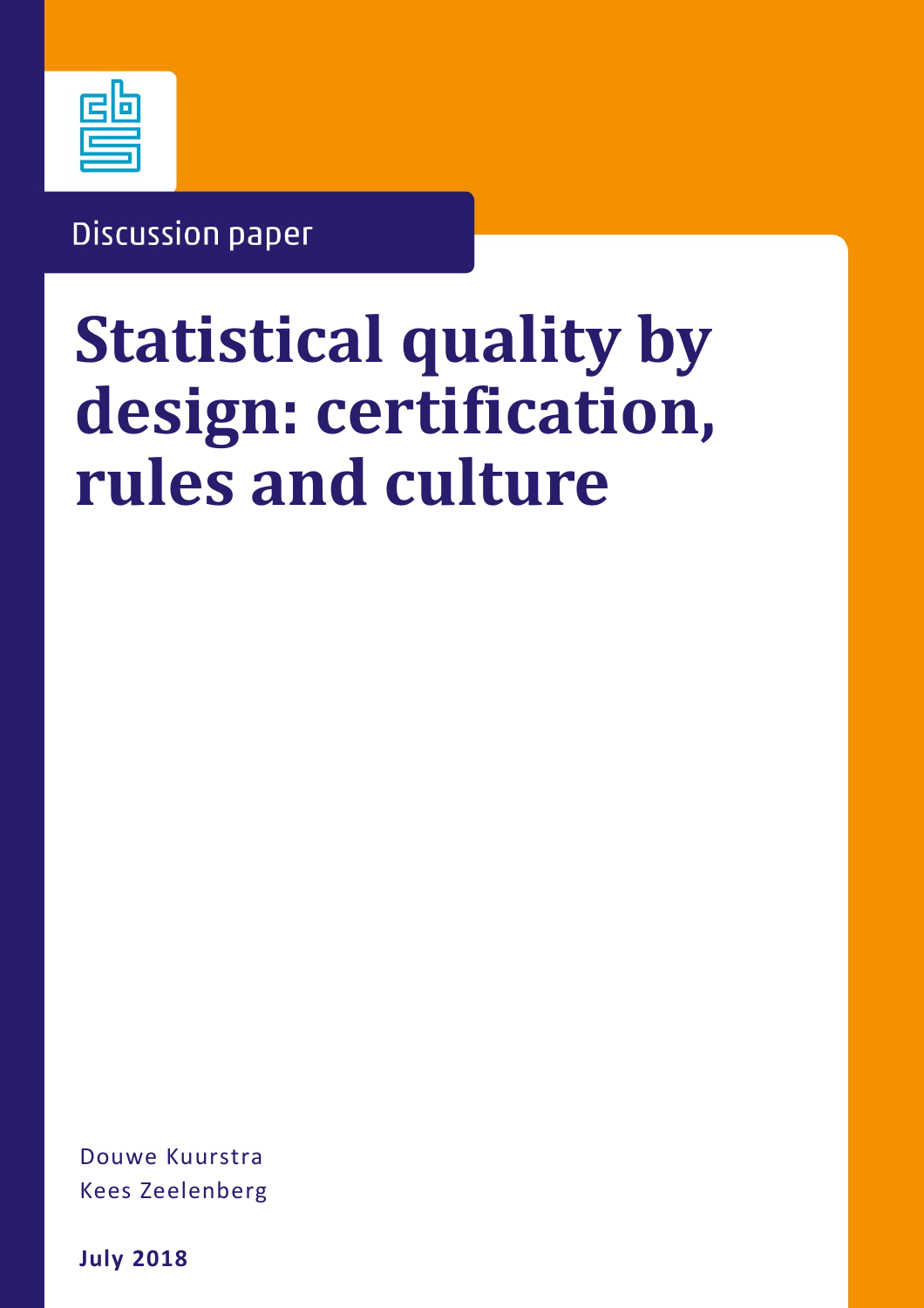### **Content**

### **1. Introduction 4**

### **2. Quality and trust in statistics 5**

2.1 Trust in statistics 5

2.2 Building trust in statistics 5

### **3. Our commitment to quality 6**

### **4. Tools supporting quality 7**

- 4.1 Quality Guidelines: our main tool 7
- 4.2 Statistical audits 8
- 4.3 Self-assessments 9
- 4.4 Process descriptions 9

### **5. Evaluations of quality management 9**

- 5.1 Evaluation of the audit program 9
- 5.2 External proof 10
- 5.3 Peer Review 10
- **6. The way forward 11**
- **7. Summary 13**

**References 13**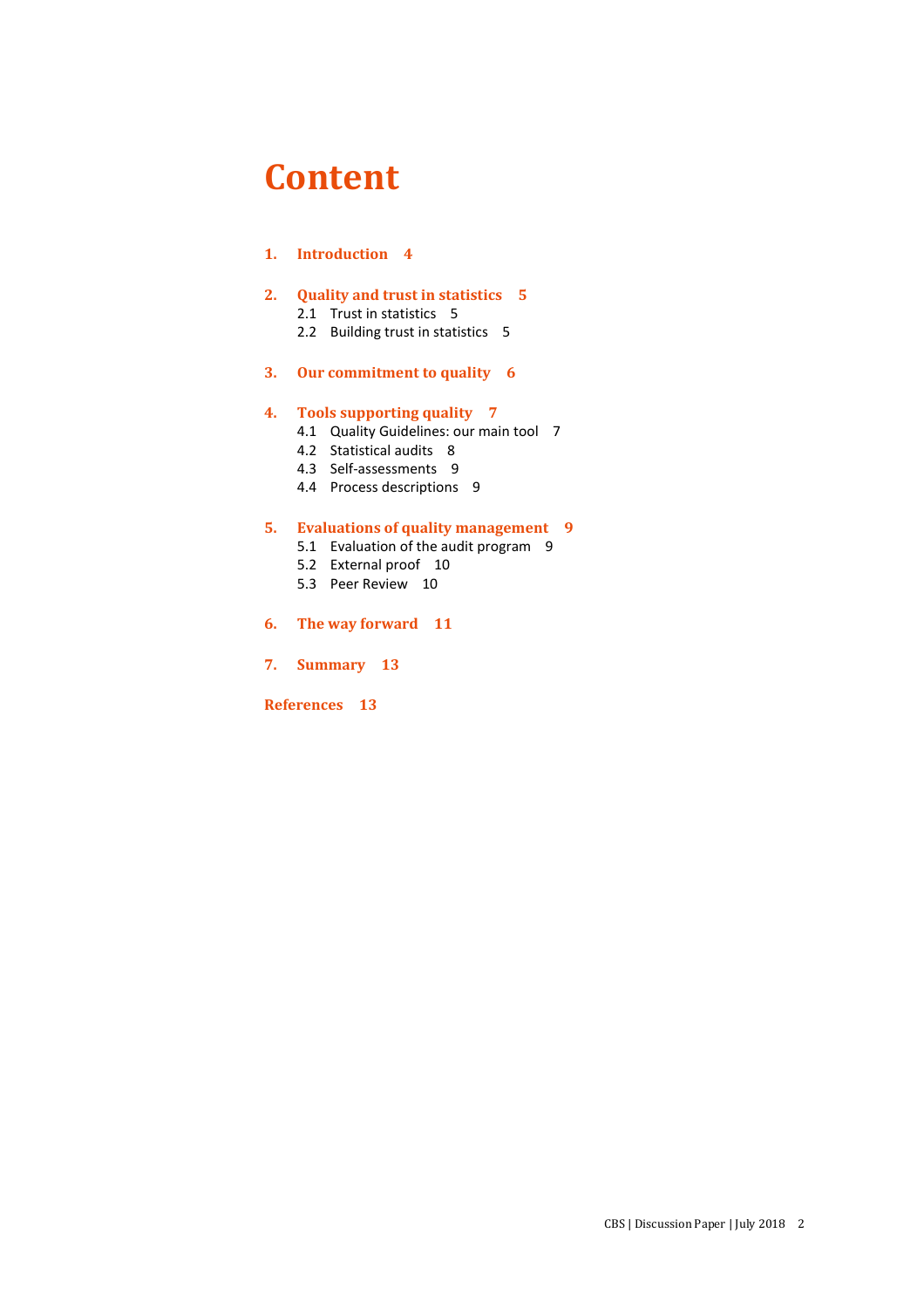#### **Summary<sup>1</sup>**

International law, international regulations, national law, specific statistical regulations, Code of Practice, Privacy, ISO 27001 (Information security) and ISO 9001 (Quality management systems). These are some of the 'rules' that National Statistical Institutes have to work with. In this paper we look at the why and how of these rules: why should we follow these rules, how to manage these rules and how to transform them into practice. Even if an NSI complies with all principles of the Code of Practice for European Statistics, it is still necessary to have external proof of commitment to process and product quality as well as to privacy and security. We argue that to achieve and to communicate quality of official statistics, it is essential that national statistical institutes adopt some system of quality by design, i.e. formal quality certification, e.g. ISO<sup>2</sup> or EFQM. Such an external proof is necessary in order to maintain public trust in statistics. But quality does not come by itself. The statistics that are actually produced, must have sufficient quality. So we also need a quality culture that provides a production and work environment in which quality is embedded. In essence, the quality culture should be based on the principles that the staff of NSIs are professionals and are responsible for the quality of their products. But their main task is to produce statistics, not to understand all those rules mentioned before. Therefore the only way to make them involved is to make them the real owners of quality; this should be our goal for the years to come. It requires embodiment of the quality culture in work processes, management, and guidelines, based on Total Quality Management and plan-do-check-act cycles.

#### **Keywords**

statistical quality, privacy, certification, ISO, EFQM, LOM, TQM, PDCA, Lean Six Sigma

 $1$  This paper has been presented at the European Conference on Quality in Official Statistics (Q2016), Madrid, 31 May-3 June 2016.

We thank Max Booleman (Statistics Netherlands) for reviewing our paper.

 $<sup>2</sup>$  ISO without number refers to the general set of ISO standards that are relevant for NSIs, in particular ISO</sup> 9001 (Quality management systems) and ISO 27001 (Information security).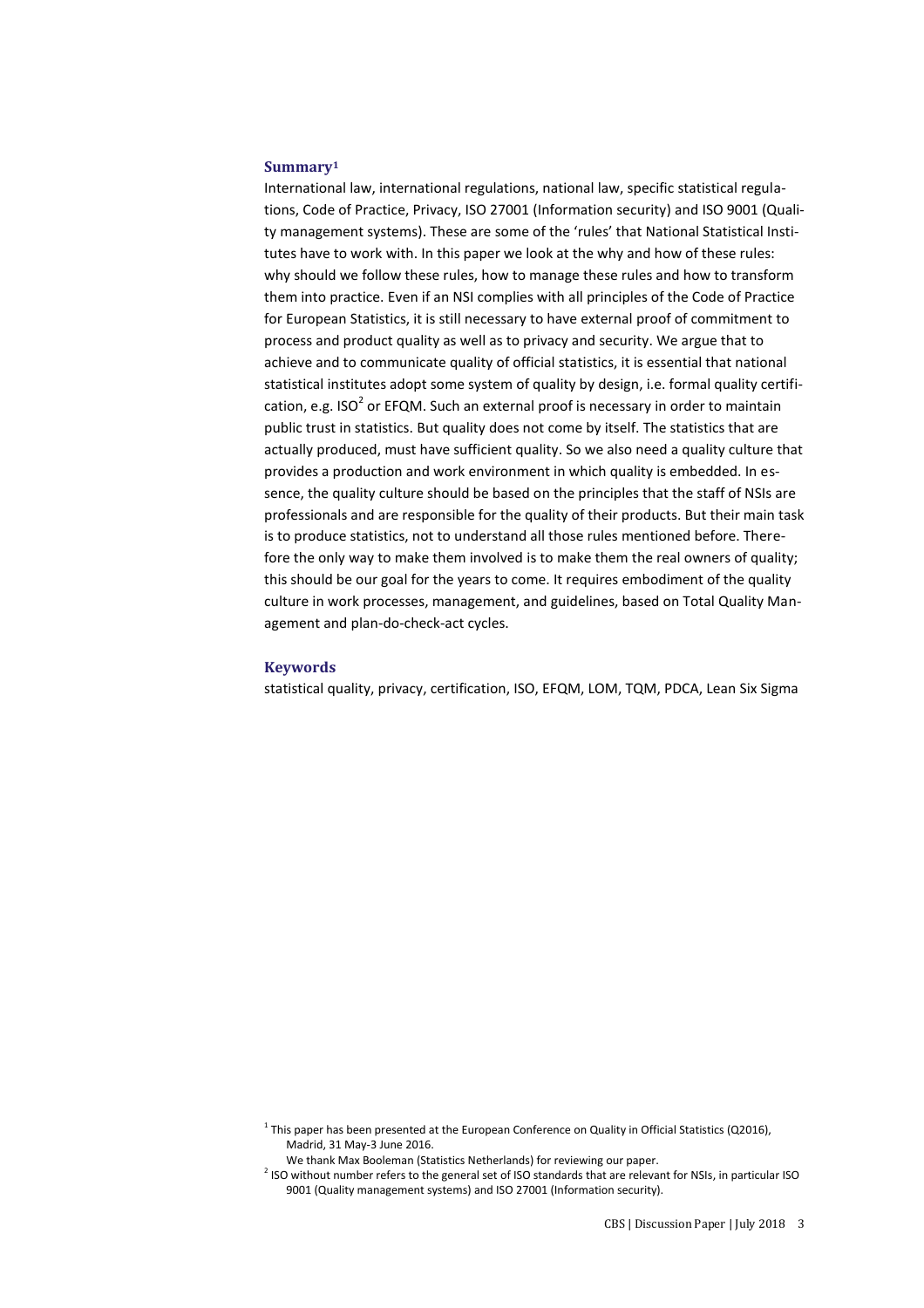### **1. Introduction**

Our society is becoming increasingly more complex and dynamic, with many interactions between social and economic agents. This has four consequences for the role of information in our society.

First, it has made information an essential element in the functioning of society: it makes it possible for agents to cooperate, to act and to react (Shapiro and Varian, 1999). One part of this information is composed of signals, more or less implicit messages which contain some information and point to some interpretation of it. For example, an advertisement that shows the price of a product, may also give the impression of quality, and even the price itself may convey or suggest information about the quality of the product. But the message about the quality is usually implicit or hidden, and it is costly to obtain precise information.

Secondly, because of the increasing complexity and the increasing reliance on information, information has become so important, that agents in society have become critical towards the quality and truthfulness of information. For example, in the European Union (EU), trust in the media (radio, TV, press, internet) is less than 50 percent. A politician has even said: "A fact is just another opinion" and someone else: "The official unemployment figure is just another opinion."

Thirdly, the internet, and more generally, the digitalization of society, has made it possible to disseminate information in huge masses. This makes it difficult for users of information to separate the wheat from the chaff.

And fourthly, the production process of information is sometimes complex, which makes it hard to form an opinion about its quality. This holds in particular for official statistics. In the last 50 years we have seen shifts from censuses to surveys to administrative data to big data. The concept and practice of censuses and administrative data are easy to understand: basically it is just counting. But surveys use complex methods for sampling, weighing and correcting for nonresponse; and these methods are based on a whole separate science of survey methodology. Also, methods have become increasingly complex over time. And with big data we are possibly going even further in modeling the relations between variables and between data sets (Braaksma and Zeelenberg, 2015; Zeelenberg, 2016).

All these developments and trends have made it difficult for external users to judge the quality of information. In this paper we will look at the consequences for statistics. In section 2 we discuss trust in statistics, quality and certification. In section 3 we will look at tools supporting quality, in section 4 at recent evaluations of the quality management at Statistics Netherlands (CBS), and in section 6 at recent changes and proposals for changes in our quality management system. Section 7 gives a summary and some conclusions.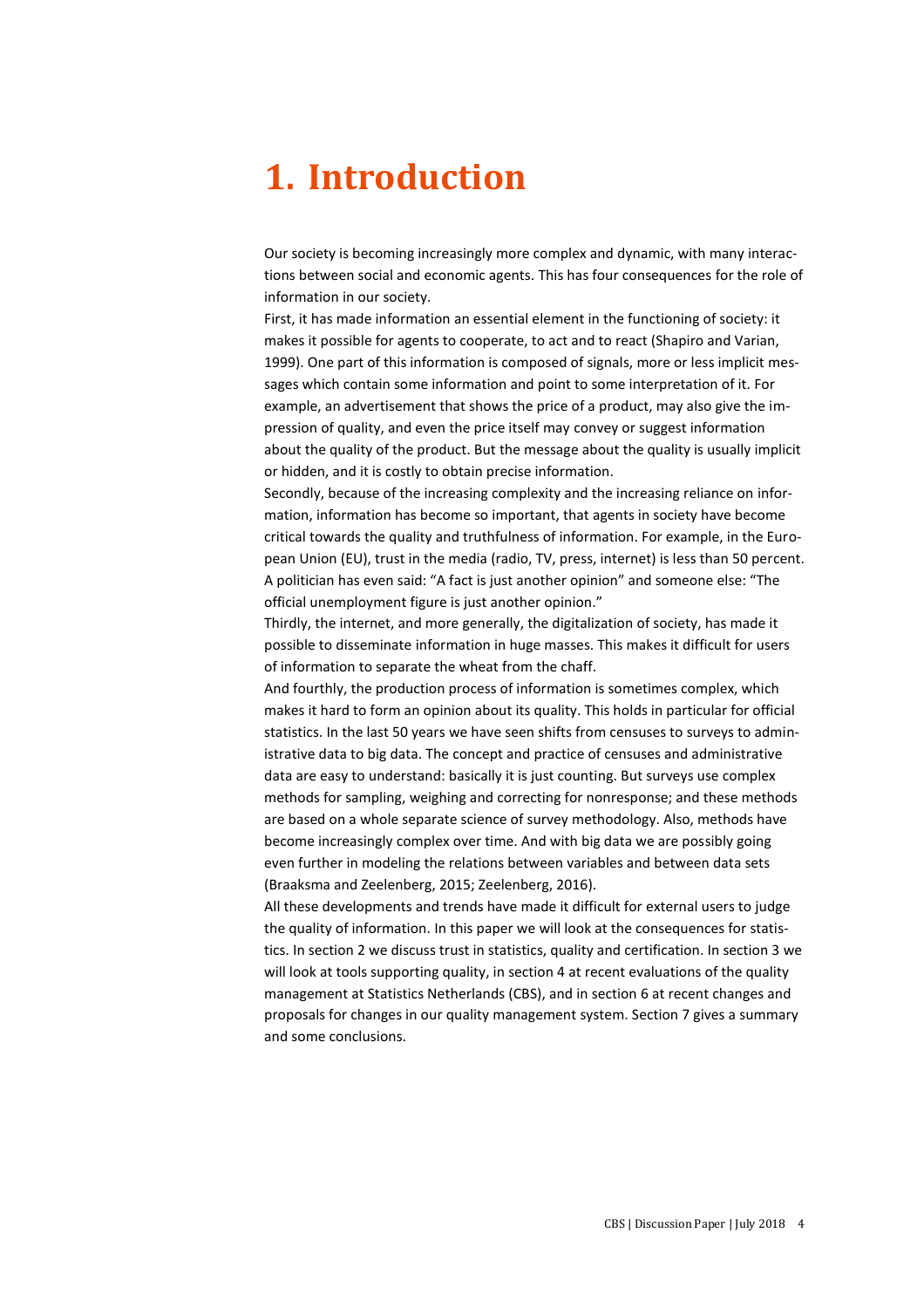# **2. Quality and trust in statistics**

### **2.1 Trust in statistics**

Statistics are an indispensable element in a democratic society. They form the basis for evidence-based policies and for the public discussion about these policies. This means that the quality of statistics must be undisputed: it is socially ineffective and inefficient when discussions about social problems and policies are marred and frustrated by quarrels about the data. However, in the previous subsection we have seen that it is difficult for users to judge the quality of information. In essence this means that users will have to *trust* official statistical information, without being able to verify its quality.

In many countries, trust in official statistics as such is rather high. Recent surveys in Australia, Denmark and the United Kingdom show that around 60 per cent of the population say that they trust official statistics; when we leave out those without an opinion, the figure rises even to nearly 90 per cent (NatCen, 2015). However, a large part, around 75 per cent, of the population does not have trust in the way the statistics are being used or presented by the government and the media.

A 2015 Eurobarometer survey (TNS, 2015), found lower percentages of trust. Of European citizens who have expressed an opinion, more than 50 per cent do no trust official statistics; this has risen somewhat compared to the results of Eurobarometer surveys in 2007 and 2009 (TNS, 2007, 2009). However, in the Netherlands, the level of trust has fallen from 77 per cent in 2007 to 69 per cent in 2009 and risen to 72 per cent in 2015, still one of the highest in the EU. From 2009 to 2015, trust in official statistics has risen sharply in Malta (62%, +19 percentage points) and the UK (44%, +11), but fallen sharply in many countries, amongst others, Cyprus (39%, -22), Spain (27%, -16), Slovakia (42%, -13), Austria (42%, -11), Greece (45%, -11), and Belgium (48%, -10).

Thus, although part of the problem does not seem to lie with NSIs but with the government and the media, it is obvious that trust in official statistics must be a point of concern.

### **2.2 Building trust in statistics**

So on the one hand, it is difficult if not impossible for users to judge the quality of official statistics. And on the other hand, the public does not as a whole seem to trust official statistics.

As described in the previous subsection, the government and the media, as professional users of statistics, also play a role here. The public does not seem to trust the way they present and use official statistics. This attitude can be influenced by the communication policies of NSIs. We should not regard ourselves as only data producers, but as providers of information. So we should engage in statistical-story telling, by not only providing data but at the least also show how the data should be interpreted (Zeelenberg, 2015).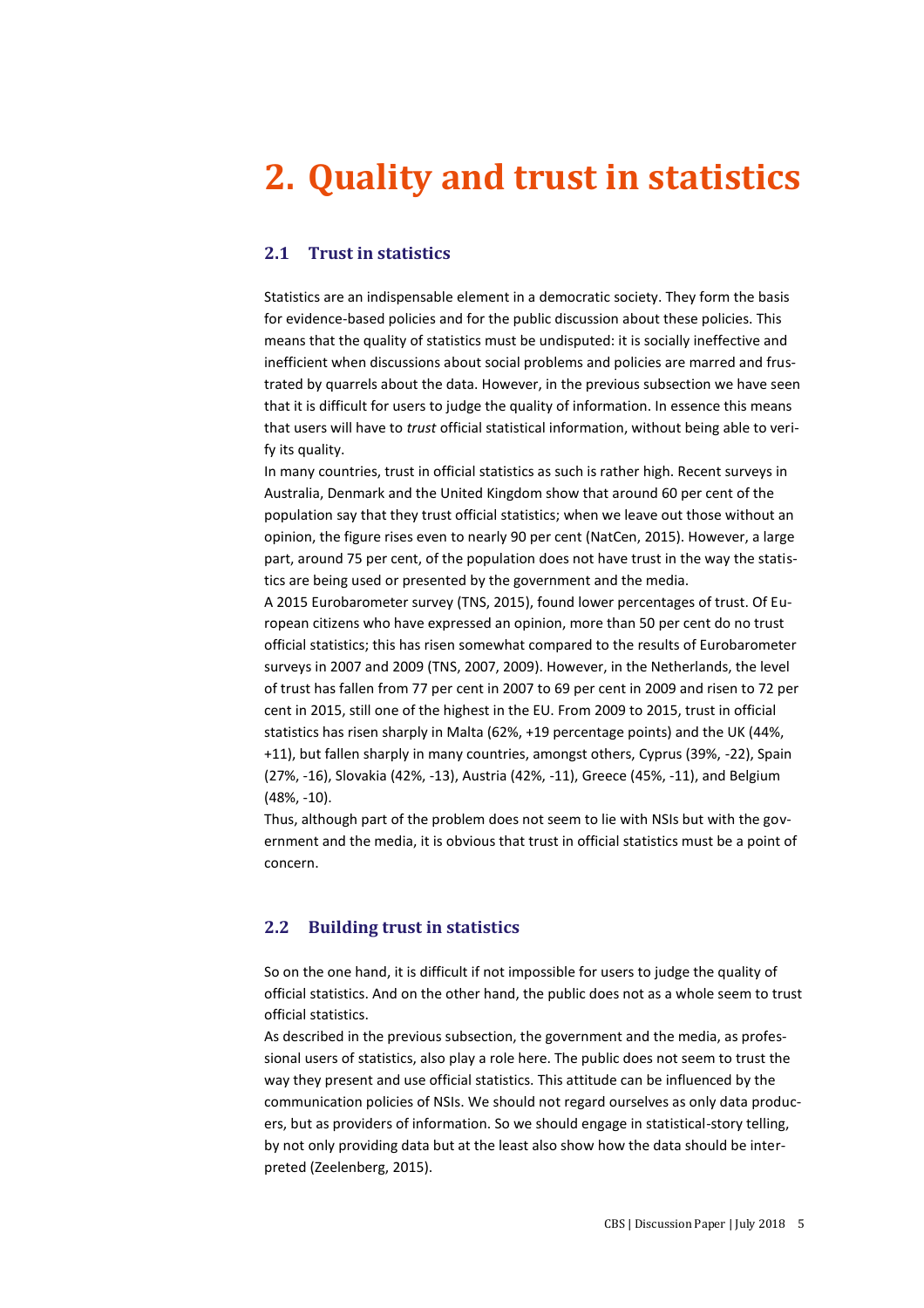But we should also look at the quality itself of our statistics. Even for such an important statistic as the growth of GNP, we have some quality problems (Zwijnenburg, 2015). This cannot and does not remain hidden from our users. So we need to improve the quality of our most important statistics.

But when the quality of our products is in our own view "fit for use," we must still cope with users who cannot judge the quality. To maintain public confidence in official statistics in this age of extreme public openness and public criticism, it is mandatory that this trust is somehow corroborated.

There are already several quality checks in official statistics. Internally, many national statistical institutes (NSIs) hold statistical audits. Externally, there are reviews of the main macro-economic statistics, such as the ROSC missions by the IMF, the checks and the ESA decisions by Eurostat, and the reports by the European Court of Auditors. But in some sense, mostly it is still statisticians checking other statisticians. So we are led to conclude that certification of the statistical production processes and outputs by means of an independent standard, such as ISO or EFQM, is necessary for this corroboration.

### **3. Our commitment to quality**

The mission of Statistics Netherlands is to publish reliable and coherent statistical information that meets the needs of society. In view of this mission, the quality of the statistical information must be guaranteed. The confidence of our users in figures with the brand *CBS*<sup>3</sup> is very high. Naturally, we want to nourish this trust in our statistics. As we have seen in the previous section, this will require external proof by means of certification. But quality does not come by itself. It must be explicitly addressed in the statistical production processes that produce statistics.

For this reason Statistics Netherlands has introduced a system of quality assurance based on the highest international criteria. Statistics Netherlands aims to be one the best performing statistical institutes in an international perspective in terms of quality, without using complex and detailed quality systems.

Quality management at Statistics Netherlands focuses on guiding and informing statisticians. It is based on two principles:

1. Every statistical team are responsible for their own quality,

2. Staff of Statistics Netherlands are conscientious professionals.

It is not efficient nor would it be acceptable for staff members in a modern organization, if we were to check every action of every statistician in every statistical process. Simply put, we cannot have an auditor standing behind each statistician. So to achieve quality we have to rely to a very large extent on the statistical conscience and statistical expertise of statisticians and managers. In other words: in our NSIs, we have to create, and rely on, a quality culture. Such a quality culture does not arise itself or happen spontaneously. It is the embodiment of existing knowledge and prac-

 $3$  CBS is the abbreviation of Centraal Bureau voor de Statistiek, the Dutch name of Statistics Netherlands.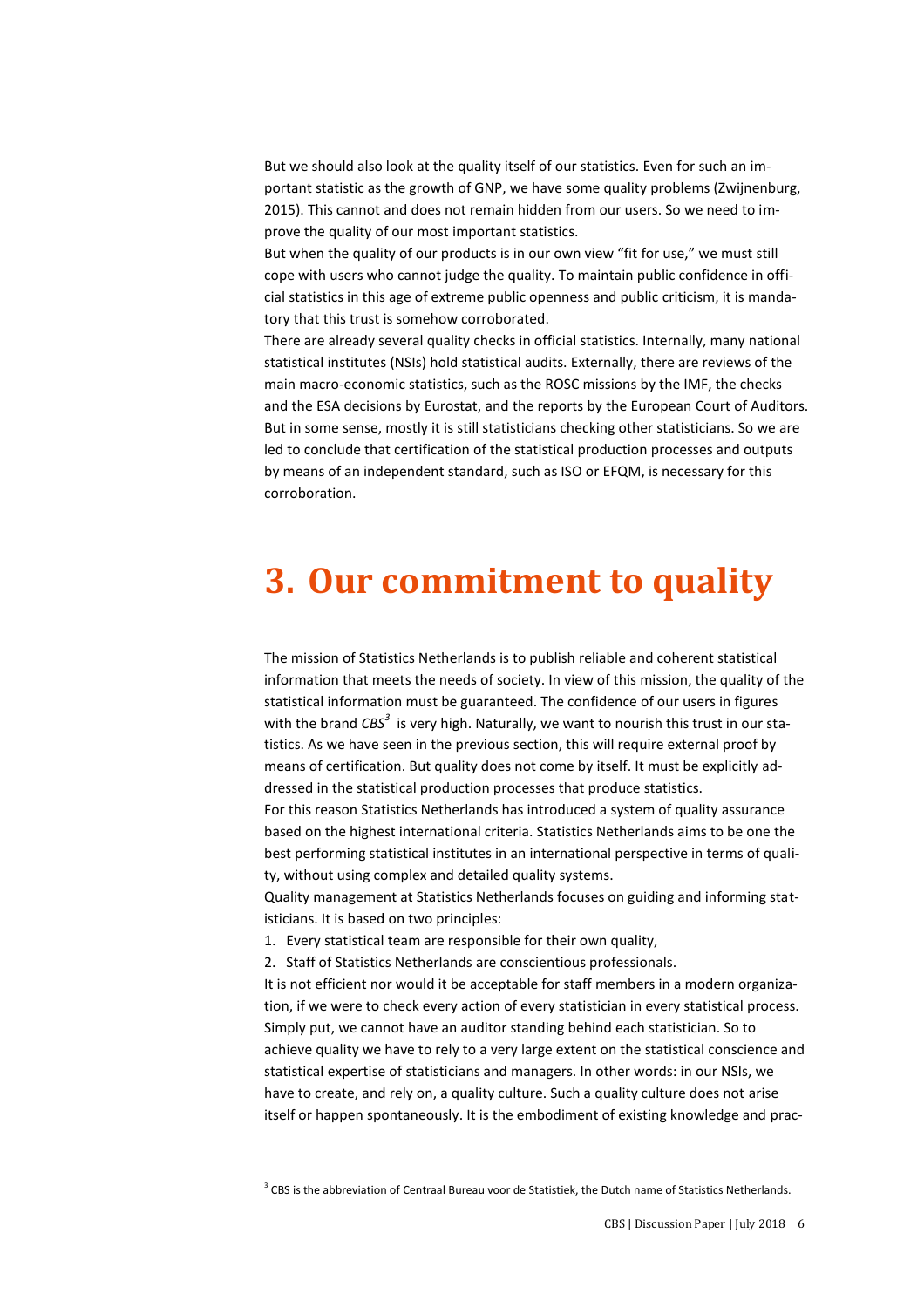tice and of previous experience. This fits in with the *PDCA (Plan-Do-Check-Act)* cycle emphasized by the ISO 9001 standard on quality management as well as with the objectivity principle from the European Statistical Law. $^4$  So we need to embody quality and quality culture in management and work guidelines and tools, and embed these in a PDCA cycle.

# **4. Tools supporting quality**

At Statistics Netherlands we have 4 major tools that support quality: quality guidelines, statistical audits, self-assessments and process descriptions.

### **4.1 Quality Guidelines: our main tool**

The general framework for quality management at Statistics Netherlands is set by the *Statistics Netherlands Quality Guidelines*. Our Quality Guidelines integrate all relevant international, national and Statistics Netherlands' regulations and other rules about statistical processes and products, and provide a basis for the organization of design, production and quality management; see Figure 1.

At this moment there are 40 sources for the quality guidelines. The Quality Guidelines contribute to:

- achievement of Statistics Netherlands' mission;
- achievement of Statistics Netherlands' core values: reliability, relevance, consistency and timeliness. Statistics Netherlands also takes due care with regard to privacy and confidentiality;
- conformity with legislation;
- the trust of all stakeholders in Statistics Netherlands and its products;
- stakeholder satisfaction with the products of Statistics Netherlands;
- the image and reputation of Statistics Netherlands;
- the transparency of Statistics Netherlands.

Moreover, the Quality Guidelines:

- serve as input and explanatory notes for the audit framework;
- serve as input and explanatory notes in setting the self-assessment questions;
- provide a framework for statistical process redesign and adaptations;
- ensure conformity with existing lower-level frameworks.

 $<sup>4</sup>$  An additional advantage is that the PDCA cycle implies continuous improvement and so emphasizes the</sup> responsibility of statisticians for improving their daily activities.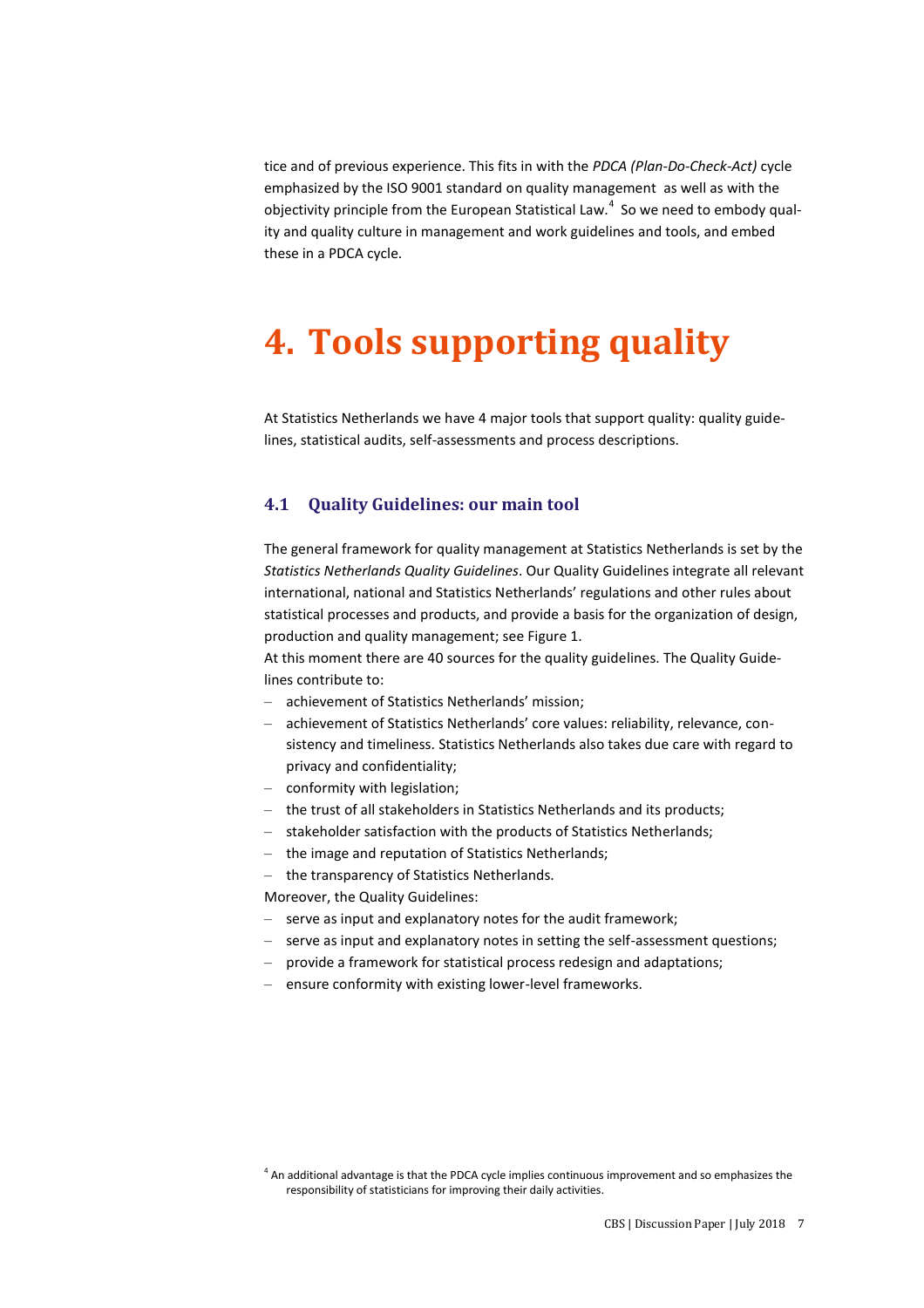### **4.2 Statistical audits**

Our 18 key statistics and 78 most important statistical processes comprise products which are very important for the image and reputation of the institute. They are subject to statistical audits on a regular basis.

An audit team evaluates these processes every three years. The audits are managed by a central department according to ISO 19011 (Guidelines for auditing management systems). The auditors themselves are all internal statisticians and methodologists. Audits are reported directly to the director-general. The results of



#### **Figure 1. Quality Guidelines: Sources and Uses**

the audits are used by process owners to plan improvement actions. The audit framework is fully consistent with the Quality Guidelines. The director-general can also order an audit on other processes on an ad hoc basis or in the case of an emergency.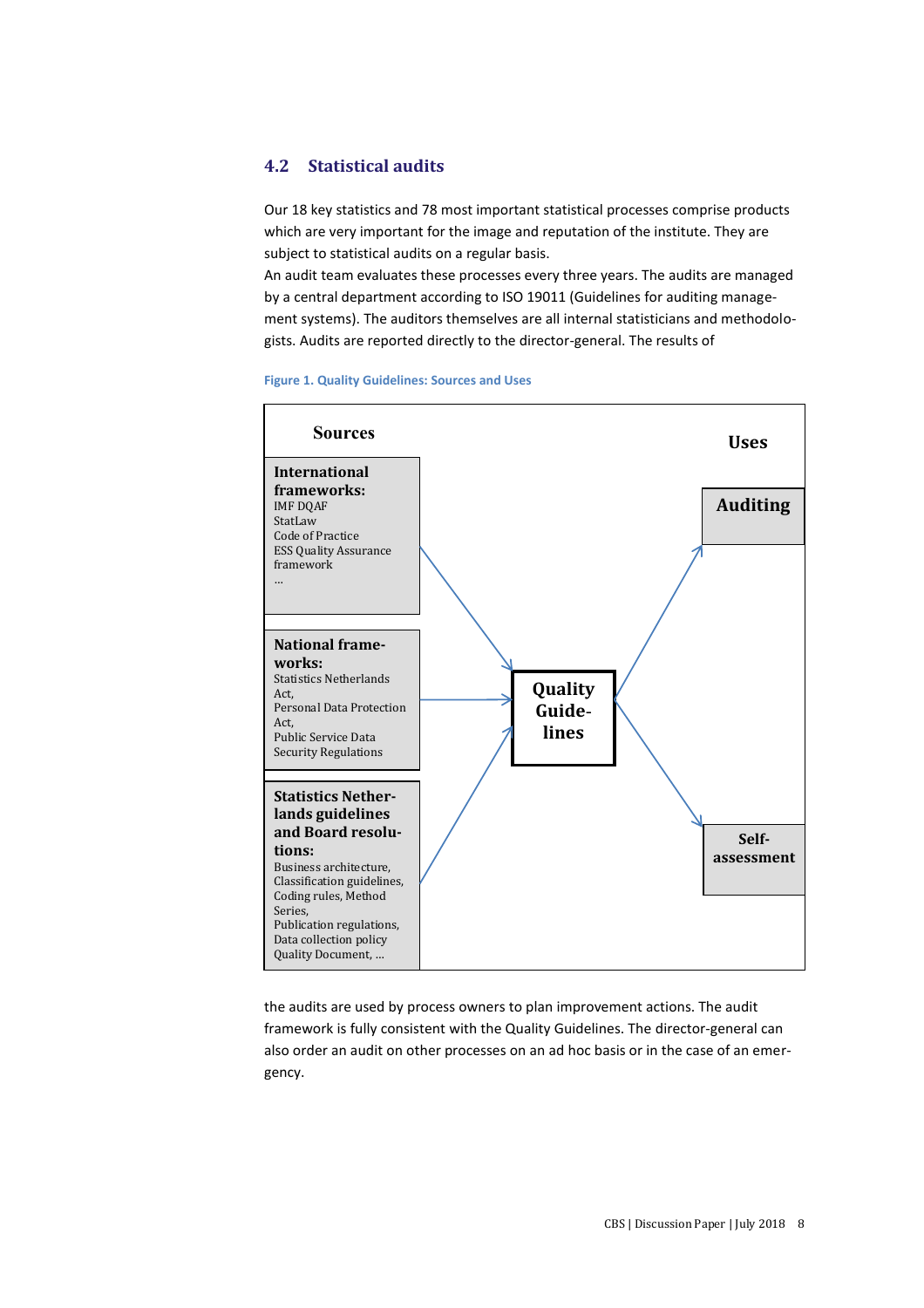### **4.3 Self-assessments**

All statistical processes are required to complete a self-assessment about its quality: each year for the key statistics and most important statistical processes, and at least once every three years for the other statistical processes. The self-assessment questionnaire is fully consistent with the Quality Guidelines. The purpose of the selfassessment is to identify points for improvement. Process owners compile action plans based on the results of the self-assessment.

### **4.4 Process descriptions**

Quality Documents are mandatory for all 280 statistical processes. These documents contain a process description, a list of information systems, a list of relevant documentation, agreements with data users and data suppliers, a completed selfassessment, and an action plan. The Quality Document is regularly updated: yearly for the key statistics and most important statistical processes and three-yearly for other statistical processes. The update process is planned and monitored.

# **5. Evaluations of quality management**

### **5.1 Evaluation of the audit program**

In 2013 we have evaluated our system of quality assurance and in particular the audit program. The evaluation of our audit program concluded that our audits were widely accepted but that they were very costly and had a long completion time (cf. Booleman and Zeelenberg, 2012). A single audit took at average about 850 working hours and half a year to complete. In times of shrinking budgets we could not afford to go on with those audits and our clients told us that although the quality of our reports was good, the completion time was too long. They wanted to act faster on imperfections and did not want to wait half a year before the final audit results were presented.

The only way to make the program cheaper and faster was to diminish the number of audit items. Until 2013 we audited on the whole of the quality guidelines (approximately 254 norms). We tested a system with roughly 100 norms and maxima were set on costs (450 hours) and completion time (4 months). The test was successful and we have since then implemented this new kind of audit.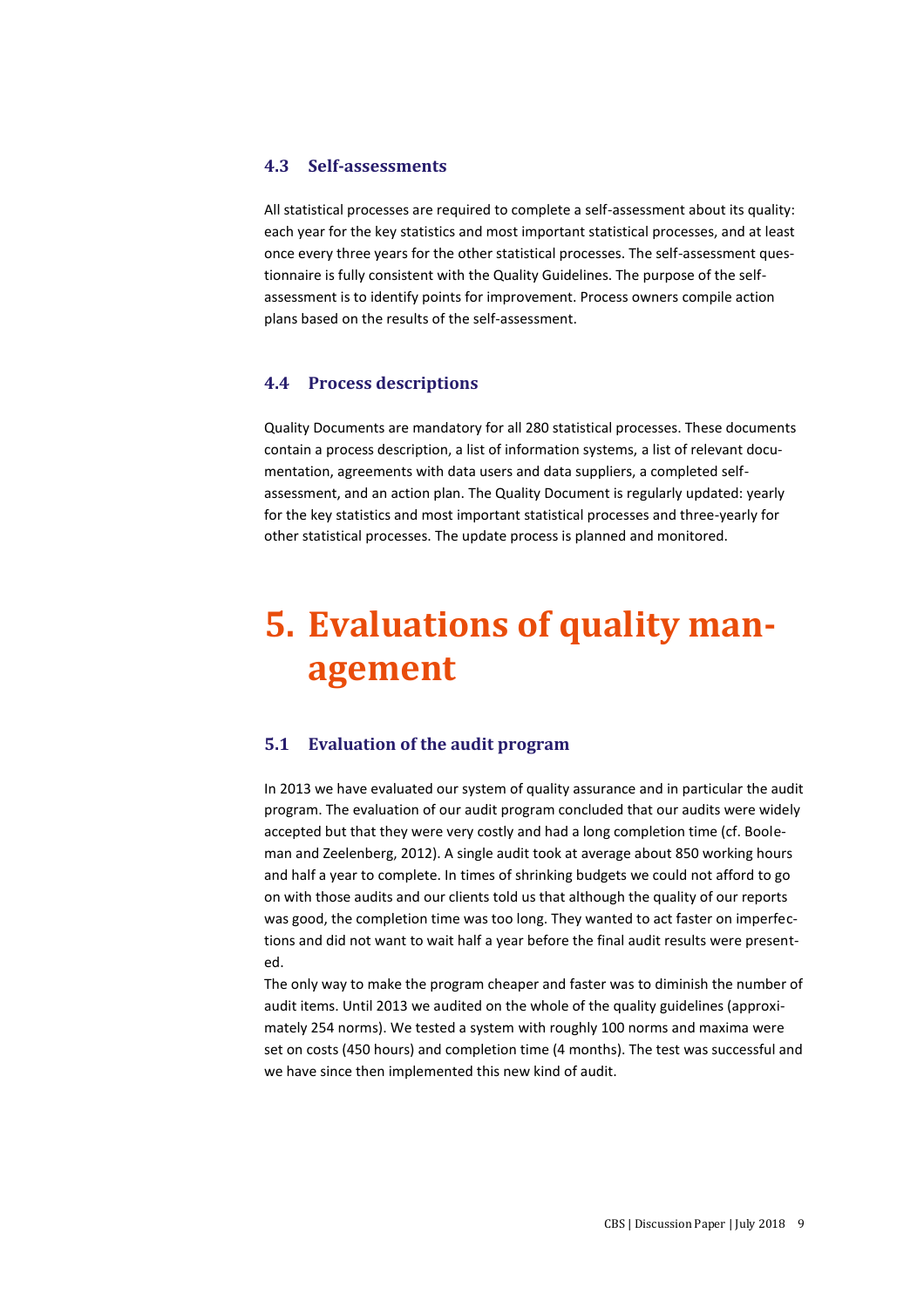### **5.2 External proof**

In 2014 there was a big issue in The Netherlands on privacy: a healthcare authority had not enough protected its data about individuals. This acted as a trigger to start with external certification of our privacy protection, 'external' because we want to deliver an independent proof to the public.

In 2015 we got our first certificate *privacy proof*. We concluded not only that this is a good method to prove to the public our involvement with privacy but also that it helps us to improve our information security system. The approach consists of three steps: a fit-gap analysis, filling the gap, and certification. The statistical departments appreciated this approach very much, in particular because turn-around time was brief and there was, in the second step, scope for actual improvements. So we decided to go further with privacy certification, and in 2018 all processes of Statistics Netherlands will be proven privacy proof.

In the meantime the Dutch government has required its departments to meet the information security standard ISO 27001. To achieve this, Statistics Netherlands has made a roadmap, based on a fit-gap analysis; in 2017 Statistics Netherlands was certified for ISO 27001 and in 2018 for the *ESS IT Security Framework*.

### **5.3 Peer Review**

The 2015 ESS Peer Review on compliance with the Code of Practice in the Netherlands was very positive. The Peer Review team concluded that Statistics Netherlands, and by extension the production of European statistics in the Netherlands, is very highly and uniformly compliant with all principles of the Code of Practice. But the peer review also concluded: Statistics Netherlands should take measures to embed more deeply its quality management and assurance procedures throughout the organization and consider also, in the context of external communication, the adoption of recognized industry standard quality assurance/certification systems. At Statistics Netherlands, we have therefore taken the decision to certify the statistical production processes according to the ISO 9001 standard on quality management. We have established a program that aims at having certified most processes before 2019. For several reasons, Statistics Netherlands has chosen the general qualitymanagement standard ISO 9001 instead of ISO 20252, that specifically pertains to market, opinion and social research. First, ISO 9001 focuses on product quality and customer satisfaction, which are exactly the topics which are of most interest for Statistics Netherlands. By improving those elements and by emphasizing the plan-docheck-act cycle, we believe we can make a step forward. We think we will benefit most if we improve the management system from the level of individual teams up to the level of the board. Additional reasons are

- ISO 9001 is widely adopted, accepted and known (more than 1 million certificates).
- ISO 20252 is more a niche product. In the Netherlands well known certifying bodies do not certify ISO 20252.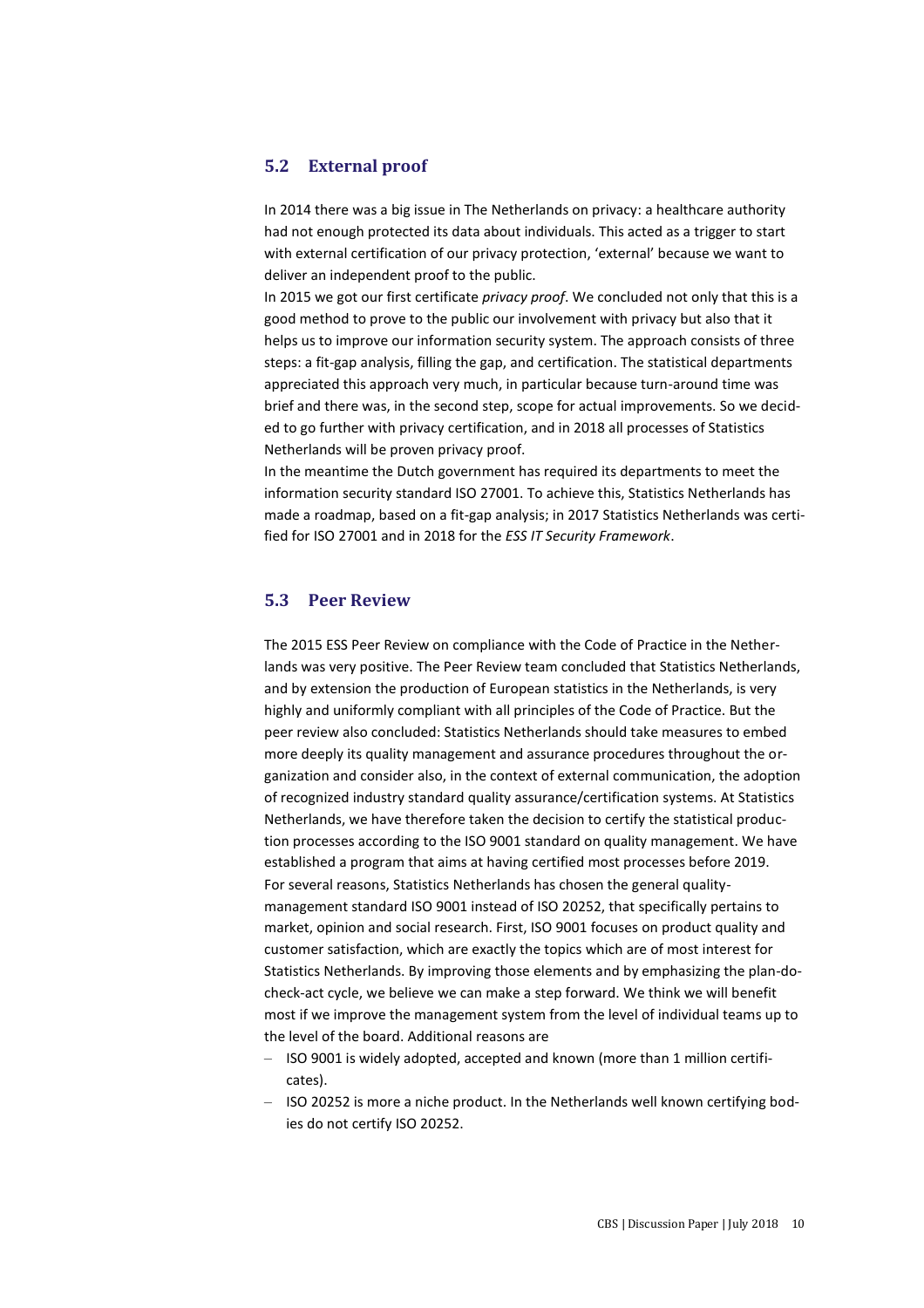- ISO 9001 can also be used for IT (beside ISO 27001) and for other non-statistical processes. So each process, not only statistical ones, of Statistics Netherlands can introduce ISO 9001.
- Statistics Netherlands has introduced Lean Six Sigma as a tool for improving the operation of all its processes, not only the statistical ones (Smekens and Zeelenberg, 2015).

# **6. The way forward**

These decisions lead to some challenges:

- How to manage this as a quality department and how can we make this understandable and manageable for our colleagues?
- How to cope with all those rules?

In our vision we maintain our main tool; our Quality Guidelines. This is our theoretical backbone. On the other hand we try to combine the information about our weaknesses to create a new approach.

First of all the guidelines have to evolve. At present we try to integrate all relevant regulations and rules into our Quality Guidelines. At this moment the Quality Guidelines is a book of almost 200 pages. We cannot continue this way, otherwise the guidelines will increase and increase. We have to think carefully about the way to go; keeping our backbone but also keeping it manageable and usable as a *reference book*. 'Reference' because we cannot expect the statisticians to read this book before creating a new process. 'Book' because we do not know if a printed or electronic book is a good form to maintain the guidelines, maybe a database or another form of virtual collection is a better way.

The problem with all those rules is the sheer number of rules and the theoretical language. Therefore we have to diminish the number of rules our colleagues are confronted by. The present Quality Guidelines are a collection of all the sources, as shown in Figure 1. Instead, we could derive from this collection more concrete statistical rules and norms (*quality controls*), so translate the sources into rules and norms that may be directly applied in statistical production processes. In other words, the present Quality Guidelines are seen more as an intermediate step than as a final product. Additionally, we may collecting them into easy to understand themes, which do not need much explication and which do not have a lot of subtopics. These themes should have common names, for instance *quality management*, *data protection*, *information security*, *resources*, *methodology*, *publication regulations*. For the different subjects in a theme it has to be decided if the rule is relevant on a general level or on a specific level. For instance for Statistics Netherlands a lot of rules on resources and IT, security, privacy and data protection are arranged on a general level, i.e. at the level of the NSI as a whole. This means that individual managers of specific statistical processes do not have any influence at all. As a consequence they should not be asked how they organize these central items. On a specific level, i.e. at the level of a team or process, one should only be questioned on subjects for which the manager has direct responsibility.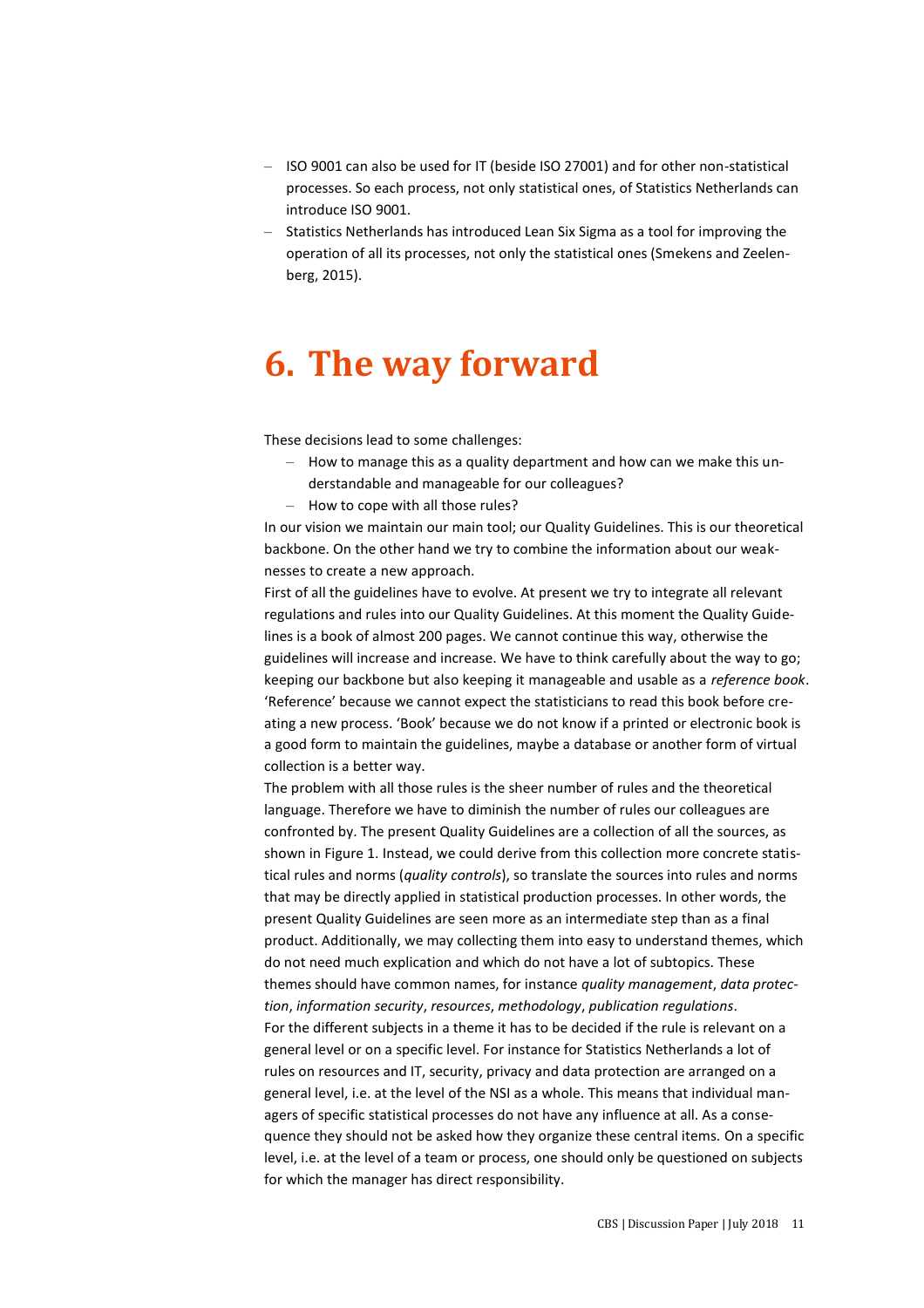All these themes are copied to the general and specific self-assessments with simple yes/no questions. A simple start question is: "did you change your production process in the last year?" If you did change your process you have to check more than if you did not.

Questions to be asked every year are for instance "did you evaluate your input with your supplier", "did you evaluate your products with your customers", "are all intermediate files removed", and "did you check the access permissions to the data." Questions about classification and methodology do not need to be asked every year, depending on the importance of the process. For instance, you can ask from the consumer price index or from unemployment statistics to check, or better to have checked by internal or external experts, their methodology every three years but for statistics about slaughtering or forestry a period of once every ten years seems enough. It is up to the Board of Statistics Netherlands to decide about such things. Today a self-assessment has 37 pages, in our view the challenge is to create selfassessments of a maximum of two pages. A self-assessment is in first instance used to identify gaps. If there are gaps the process owner has to calculate the risk involved and make a decision: will I reduce the risk and if so, when? Both general selfassessments and specific self-assessments are input for internal and external audits. Every process should be audited every year. Within Statistics Netherlands we have about 280 statistical processes but resources are limited, so we have to work very efficient. Therefore we start with grouping statistics in clusters. One criterion can be 'relative importance of the subject'. This means that more important statistics are more frequently audited. Another possible criterion is 'management processes'. We start to audit one process from an owner and if that is all right and the rest of the processes have an identical management process, a quick scan is enough. Every audit begins with the self-assessment and we can focus on a selection of themes. Every year we can take a different selection and we can even use different selections for different statistical processes. In our vision the quality department determines the selection according to the maximal possible benefit for the organization. The selection consists of three parts: a random part equal for every process. A part decided as 'general interest', also for every process. And finally a part specific for a certain process. This last part is based on the self-assessment and our knowledge of a process.

The way we audit will also change. Until now the approach was: "tell me what you are doing and I will tell you what is right and what is wrong." The new approach is: "prove to me that you are in control." In the past it took a lot of time find gaps. Therefore auditors had to understand the documentation and the process. Now we are asking our colleagues to share their knowledge and to show us that they are aware of their weaknesses and the way they handle them. So we change from 'to control' to 'in control'.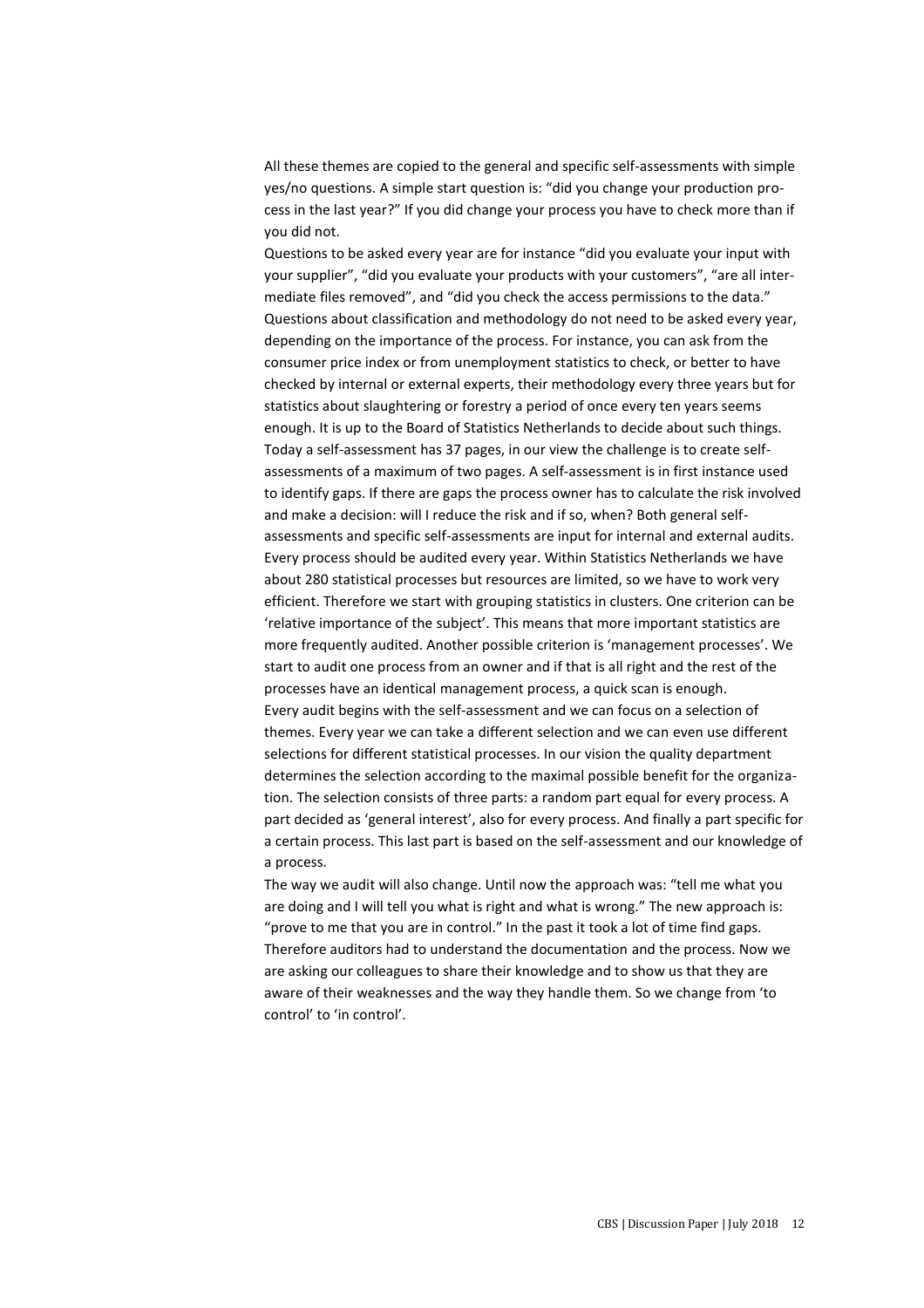# **7. Summary**

First, for external users quality is difficult to judge. In essence this means that users will have to trust official statistical information. To maintain this public confidence in official statistics in this age of extreme public openness and public criticism, it is mandatory that this trust is somehow corroborated. Certification of the statistical production processes and outputs by means of an independent standard, such as ISO or EFQM, is necessary for this corroboration.

Secondly, it is not efficient nor would it be acceptable for staff members, if we were to check every action of every statistician in every statistical process. Simply put, we cannot have an auditor standing behind each statistician. So to achieve quality we have to rely to a very large extent on the statistical conscience and statistical expertise of statisticians and managers. Such a quality culture comes not by itself, but needs to be achieved by embodying it in management and work guidelines, based for example on Lean Operational Management (LOM), and needs to be supplemented by additional means such as quality sessions.

Thirdly, the proof of the pudding is in the eating, and so we must ensure that quality is actually embodied in the statistical products that are being disseminated. For this we need a variety of tools, such as implementation of statistical quality from the start in development of statistical processes, quality guidelines, and quality indicators, supplemented by a plan-do-check-act (PDCA) cycle that is an essential element of various quality systems such as TQM and Lean Six Sigma.

# **References**

Booleman M. and K. Zeelenberg, 2012, *The business case of quality management at Statistics Netherlands*. Paper presented at the European Conference on Quality in Statistics, Athens, 30 May 2012. [http://www.q2012.gr/articlefiles/sessions/-](http://www.q2012.gr/articlefiles/sessions/1.2_Zeelenberg_The%20business%20case%20of%20quality%20management%20at%20Statistics%20Netherlands.pdf) [1.2\\_Zeelenberg\\_The%20business%20case%20of%20quality%20management%20at%](http://www.q2012.gr/articlefiles/sessions/1.2_Zeelenberg_The%20business%20case%20of%20quality%20management%20at%20Statistics%20Netherlands.pdf) [20Statistics%20Netherlands.pdf](http://www.q2012.gr/articlefiles/sessions/1.2_Zeelenberg_The%20business%20case%20of%20quality%20management%20at%20Statistics%20Netherlands.pdf)

Braaksma B. and K. Zeelenberg, 2015, "Re-make/Re-model:" should big data change the modelling paradigm in official statistics? *Statistical Journal of the IAOS* 31(2), 1-10. doi: 10.3233/SJI-150892

EU (European Union), 2009, *Regulation on European Statistics*. Official Journal of the European Union, OJ L 87, 31.3.2009, pp. 164–173. [http://eur-lex.europa.eu/eli/reg/-](http://eur-lex.europa.eu/eli/reg/2009/223/oj) [2009/223/oj](http://eur-lex.europa.eu/eli/reg/2009/223/oj)

ISO, 2012, *Market, opinion and social research -- Vocabulary and service requirements (ISO 20252:2012).* <https://www.iso.org/standard/53439.html> ISO, 2013, *Information technology -- Security techniques -- Information security management systems -- Requirements* (ISO/IEC 27001:2013)[. https://www.iso.org/](https://www.iso.org/standard/54534.html) [standard/54534.html](https://www.iso.org/standard/54534.html)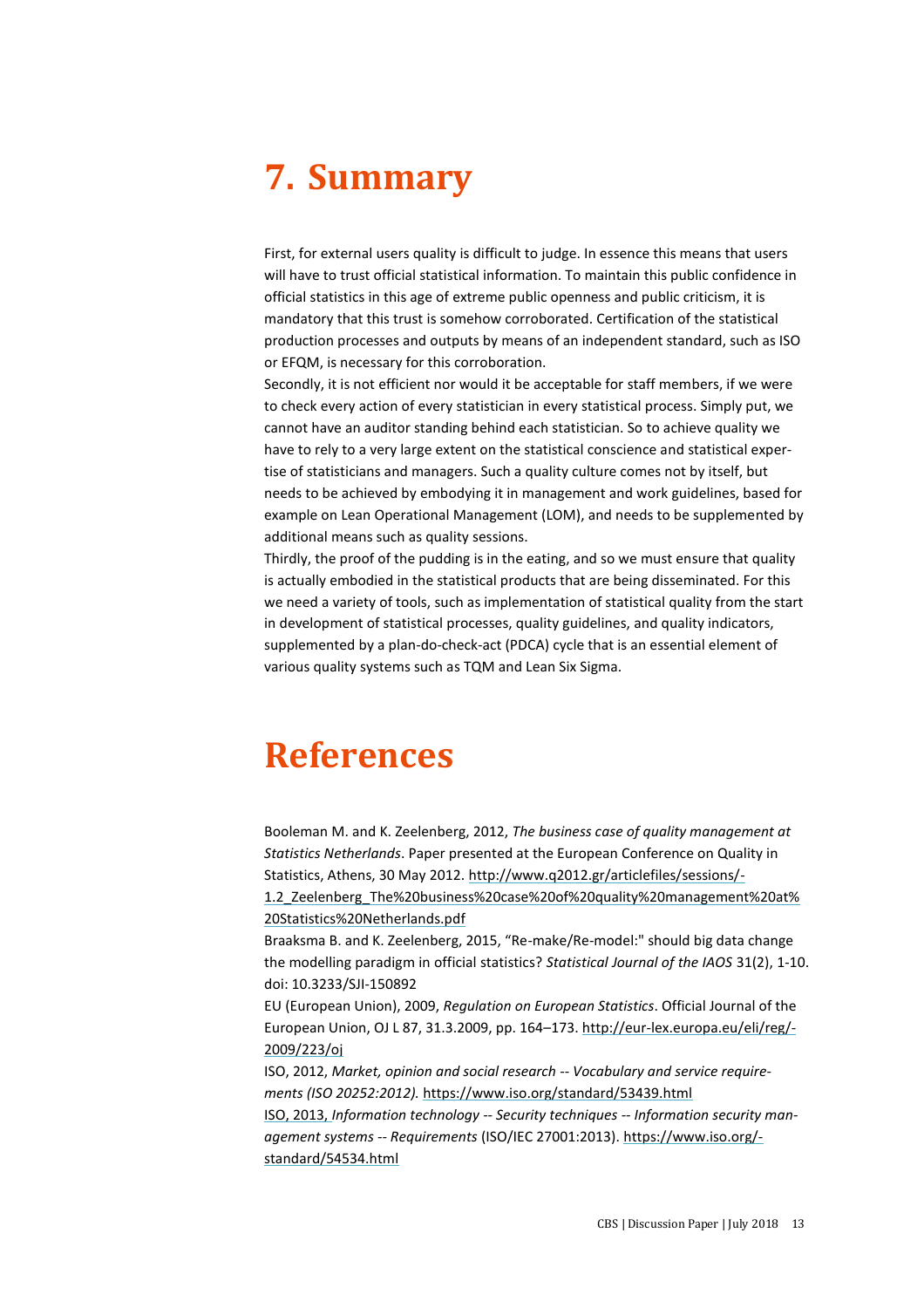ISO, 2015, *Quality management systems – Requirements (ISO 9001:2015)*. [https://](https://www.iso.org/standard/62085.html) [www.iso.org/standard/62085.html](https://www.iso.org/standard/62085.html)

ISO, 2018, *Guidelines for auditing management systems (ISO 19011:2018 )*. <https://www.iso.org/standard/70017.html>

NatCen, *Public confidence in official statistics*. London, 2015[. http://natcen.ac.uk/our](http://natcen.ac.uk/our-research/research/public-confidence-in-official-statistics)[research/research/public-confidence-in-official-statistics](http://natcen.ac.uk/our-research/research/public-confidence-in-official-statistics)

OECD, 2013, *Government at a Glance 2013*, OECD Publishing, Paris.

[http://dx.doi.org/10.1787/gov\\_glance-2013-en](http://dx.doi.org/10.1787/gov_glance-2013-en)

Shapiro, C. and Varian, H., 1999*, Information rules: a strategic guide to the network economy*. Harvard Business Publishing, Boston.

Smekens M., and Zeelenberg, K., 2015, Lean Six Sigma at Statistics Netherlands, *Statistical Journal of the IAOS* 31(4), 583-586, doi: 10.3233/SJI-150930

TNS, 2007, *Europeans' knowledge of economical indicators*. Special Eurobarometer. European Commission, Brussels. [http://www.oecd.org/site/worldforum06/-](http://www.oecd.org/site/worldforum06/39562127.pdf) [39562127.pdf](http://www.oecd.org/site/worldforum06/39562127.pdf)

TNS, 2010, *Europeans' knowledge of economic indicators*. Special Eurobarometer 323. European Commission, Brussels. [http://ec.europa.eu/public\\_opinion/archives/](http://ec.europa.eu/public_opinion/archives/ebs/ebs_323_en.pdf) [ebs/ebs\\_323\\_en.pdf](http://ec.europa.eu/public_opinion/archives/ebs/ebs_323_en.pdf)

TNS, 2015, *Europeans and economic statistics*, Standard Eurobarometer 83. European Commission, Brussels. [http://ec.europa.eu/public\\_opinion/archives/eb/eb83/](http://ec.europa.eu/public_opinion/archives/eb/eb83/eb83_en.htm) [eb83\\_en.htm](http://ec.europa.eu/public_opinion/archives/eb/eb83/eb83_en.htm)

Zeelenberg, K., 2015, *Product and service innovation at Statistics Netherlands*. Paper for the Seminar on Modernization of Statistical Production and Services and Managing for Efficiency at the 63rd plenary session of the Conference of European Statisticians, Geneva, 16 June 2015. [http://www.unece.org/-](http://www.unece.org/index.php?id=38920#jfmulticontent_c48917-3)

[index.php?id=38920#jfmulticontent\\_c48917-3](http://www.unece.org/index.php?id=38920#jfmulticontent_c48917-3)

Zeelenberg K., 2016, Methodological Challenges in Official Statistics. *Proceedings of the 2016 International Methodology Symposium*, Statistics Canada, Ottawa (Ontario, Canada). [https://www.statcan.gc.ca/eng/conferences/symposium2016/program/-](https://www.statcan.gc.ca/eng/conferences/symposium2016/program/14704-eng.pdf) [14704-eng.pdf](https://www.statcan.gc.ca/eng/conferences/symposium2016/program/14704-eng.pdf)

Zwijnenburg, J. 2015, Revisions of quarterly GDP in selected OECD countries. *OECD Statistics Brief* 22. http://www.oecd.org/std/thestatisticsbrief.htm